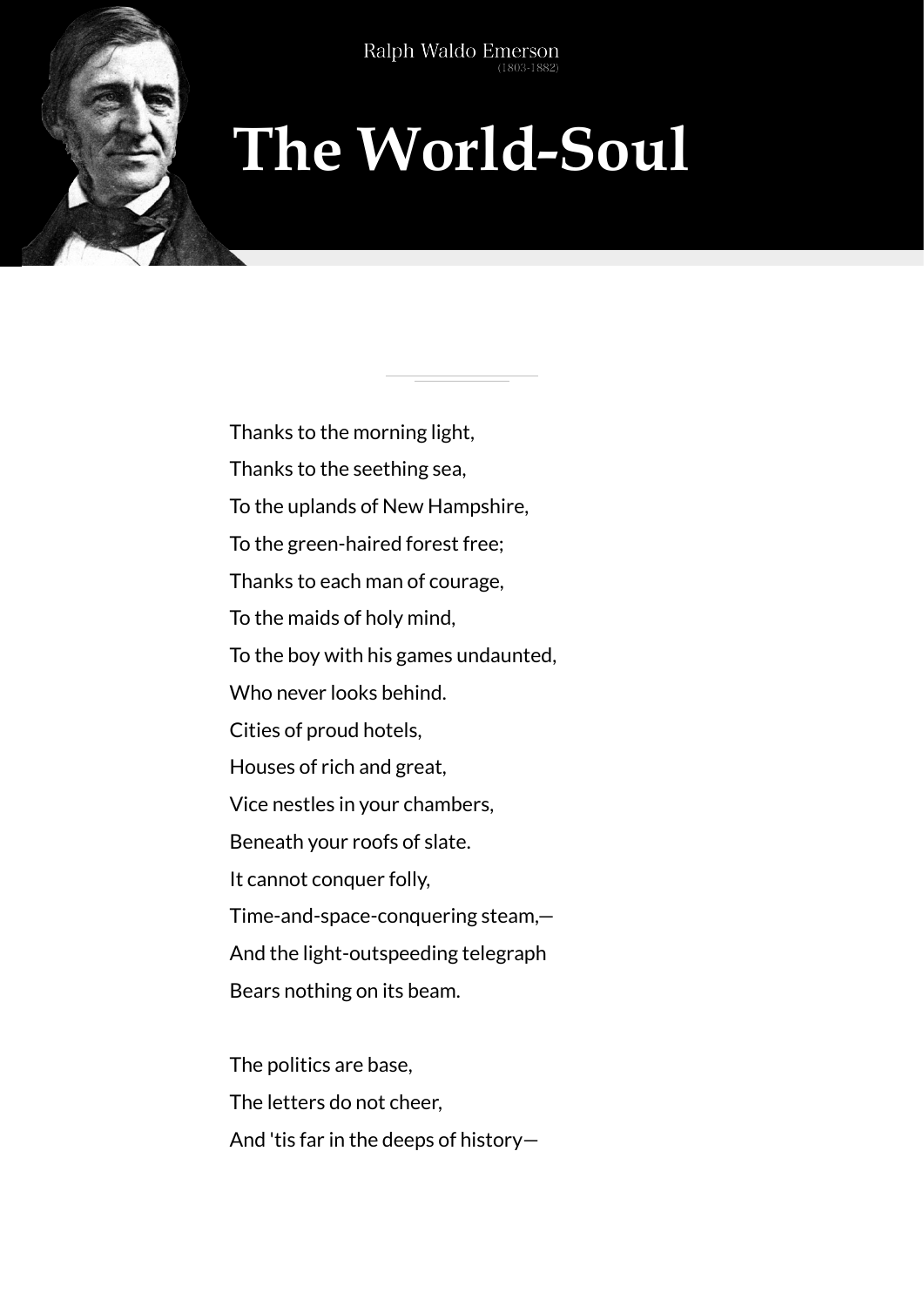The voice that speaketh clear. Trade and the streets ensnare us, Our bodies are weak and worn, We plot and corrupt each other, And we despoil the unborn.

Yet there in the parlor sits Some figure of noble guise, Our angel in a stranger's form, Or woman's pleading eyes; Or only a flashing sunbeam In at the window pane; Or music pours on mortals Its beautiful disdain.

The inevitable morning Finds them who in cellars be, And be sure the all-loving Nature Will smile in a factory. Yon ridge of purple landscape, Yon sky between the walls, Hold all the hidden wonders In scanty intervals.

Alas, the sprite that haunts us Deceives our rash desire, It whispers of the glorious gods, And leaves us in the mire: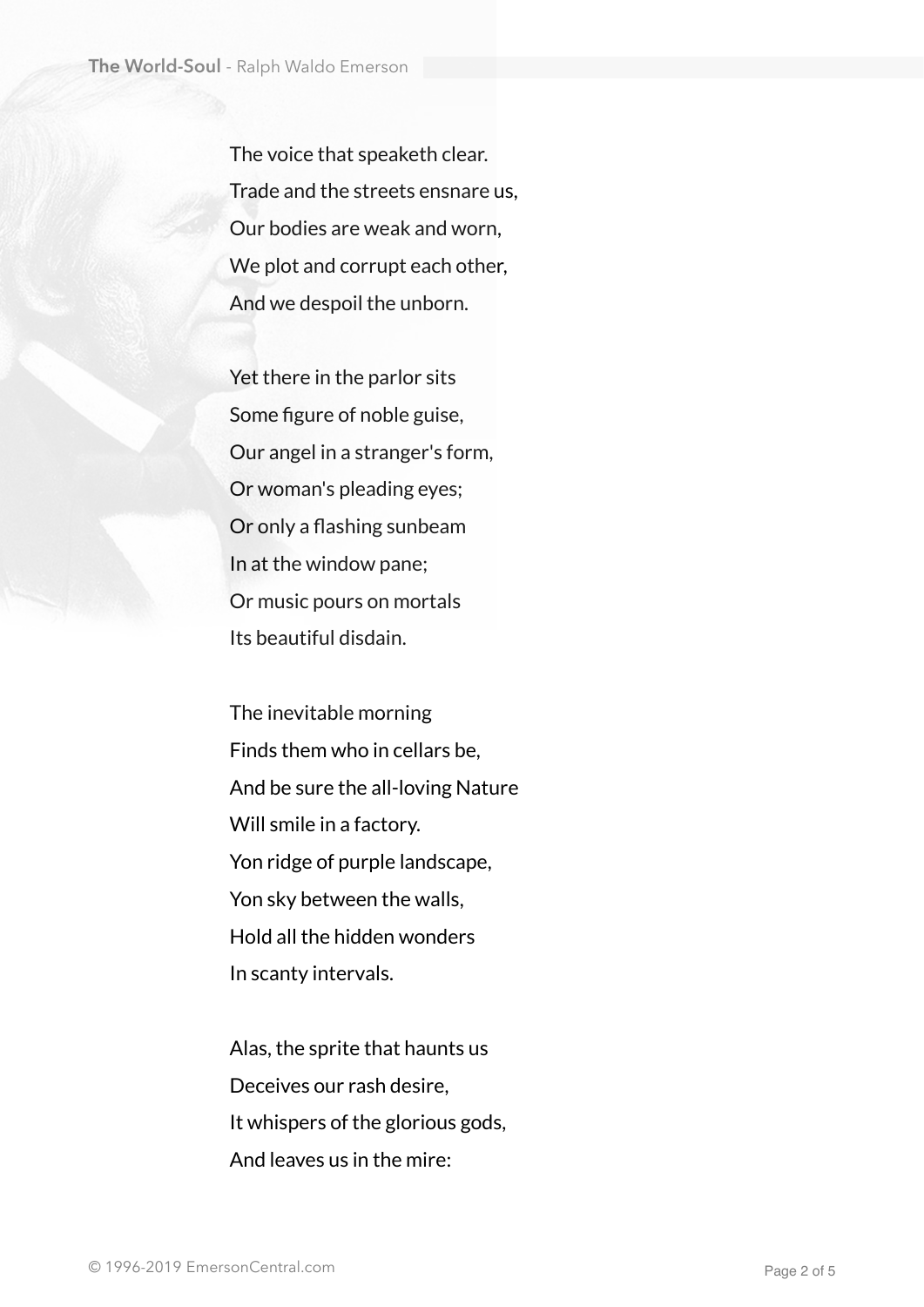We cannot learn the cipher That's writ upon our cell, Stars help us by a mystery Which we could never spell.

If but one hero knew it, The world would blush in flame, The sage, till he hit the secret, Would hang his head for shame. But our brothers have not read it, Not one has found the key, And henceforth we are comforted, We are but such as they.

Still, still the secret presses, The nearing clouds draw down, The crimson morning flames into The fopperies of the town. Within, without, the idle earth Stars weave eternal rings, The sun himself shines heartily, And shares the joy he brings.

And what if trade sow cities Like shells along the shore, And thatch with towns the prairie broad With railways ironed o'er;— They are but sailing foambells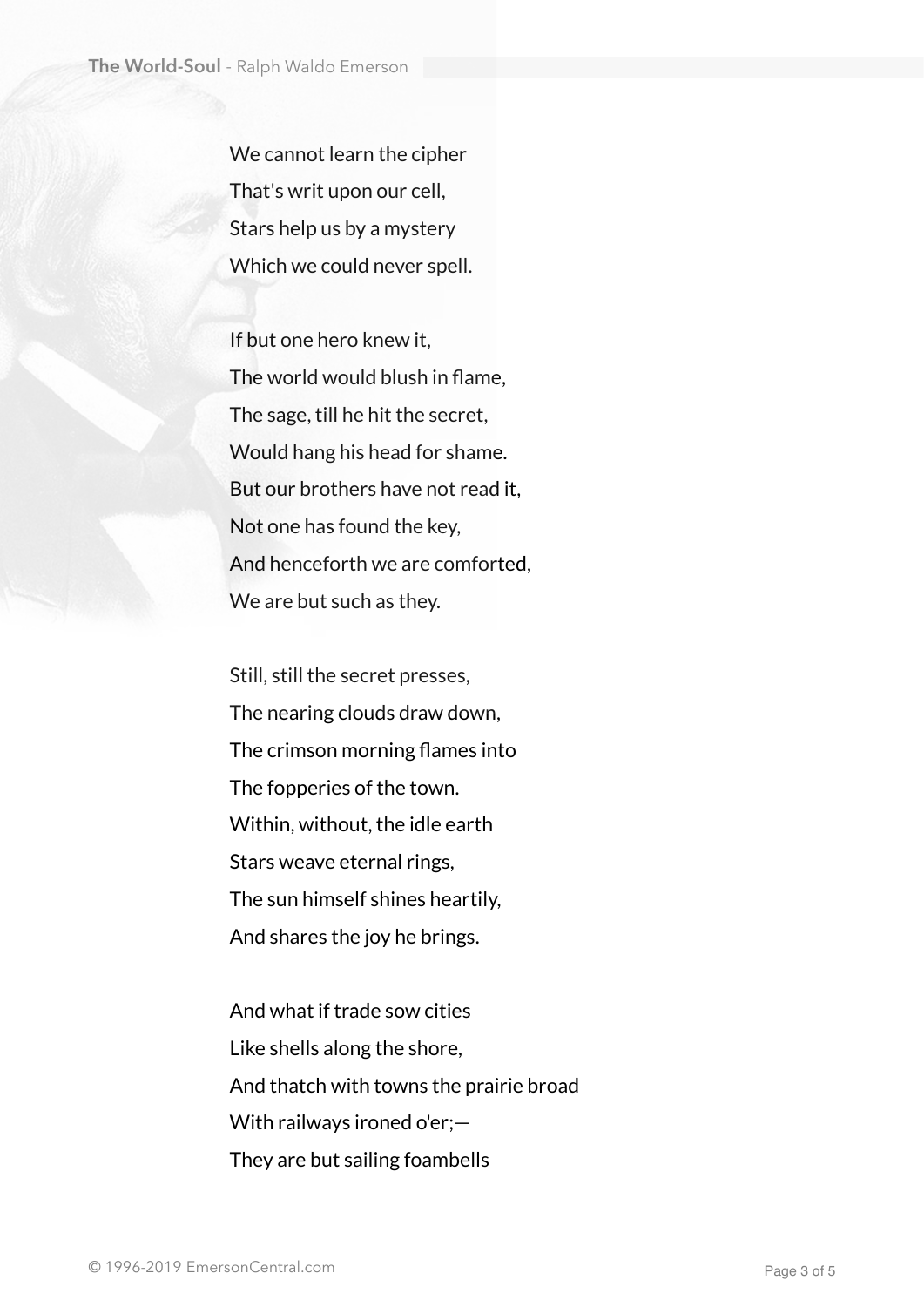Along Thought's causing stream, And take their shape and Sun-color From him that sends the dream.

For destiny does not like To yield to men the helm, And shoots his thought by hidden nerves Throughout the solid realm. The patient Dæmon sits With roses and a shroud, He has his way, and deals his gifts— But ours is not allowed.

He is no churl or trifler, And his viceroy is none, Love-without-weakness, Of genius sire and son; And his will is not thwarted,— The seeds of land and sea Are the atoms of his body bright, And his behest obey.

He serveth the servant, The brave he loves amain, He kills the cripple and the sick, And straight begins again; For gods delight in gods, And thrust the weak aside;